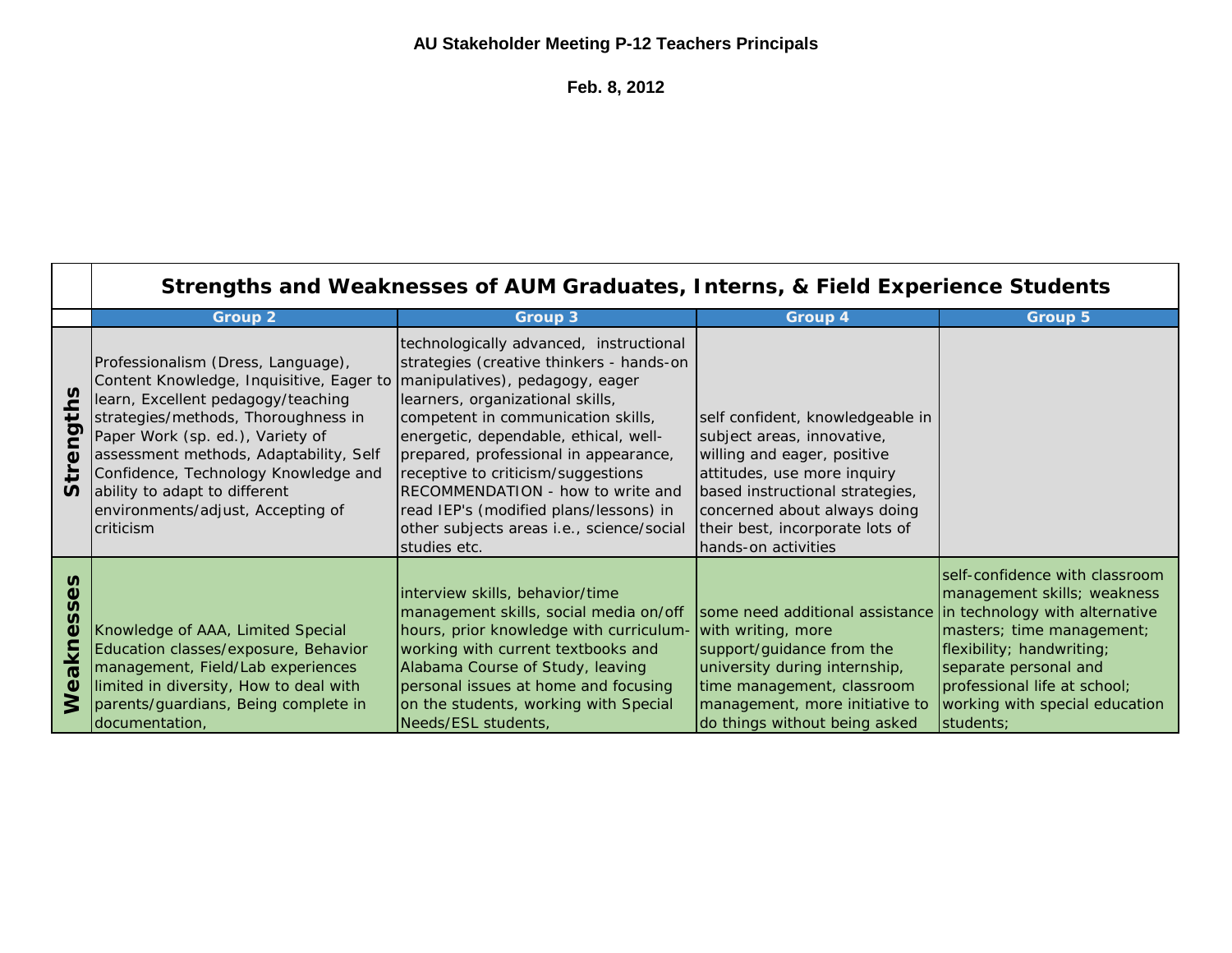## **AU Stakeholder Meeting P-12 Teachers Principals**

**Feb. 8, 2012**

|            | Notes from large group discussion                                                                                                                                                                                                                                                                                                                                                                                                                                                                                                                                                                                                                                                                                                                                                                                                                                                                                                                                                                           |
|------------|-------------------------------------------------------------------------------------------------------------------------------------------------------------------------------------------------------------------------------------------------------------------------------------------------------------------------------------------------------------------------------------------------------------------------------------------------------------------------------------------------------------------------------------------------------------------------------------------------------------------------------------------------------------------------------------------------------------------------------------------------------------------------------------------------------------------------------------------------------------------------------------------------------------------------------------------------------------------------------------------------------------|
| Strengths  | appearance - specifically their dress; also their conduct - they don't talk about other<br>students (ethical); teacher student rapport is positive in how they discipline students.<br>Administrators see internship as an opportunity for a free interview; technology skills<br>= they are resourceful; great researchers of information; good with powerpoint and<br>smartboards; been exposed to alot so they have confidence to use or move on when<br>tools aren't available; tools have been presented to them; can adapt, have self-<br>confidence, good coming up with hands-on activities; they can use lots of activities to<br>make the lesson real to the students; able to pull in lots of resources besides paper<br>and pencil; they are good at coming up with games to help kids struggling with<br>concepts or for general reinforcement; come up with creative ways of doing things.<br>with special ed- they might be intimidated at first but then have the confidence to<br>move on. |
| Weaknesses | Some students have poor writing skills - "can't write a sentence;" need to use spell<br>check (elementary-teacher work sample); is a student by student issue; "we shouldn't<br>have to worry about this by the time they get to us"; technology - older students<br>aren't as confident. Field lab experience - one student only had lab experiences at<br>one school- getting a limited view; students in field lab experiences may see only one<br>group of students; secondary lab students don't do anything they just sit there-is that<br>really effective?                                                                                                                                                                                                                                                                                                                                                                                                                                          |